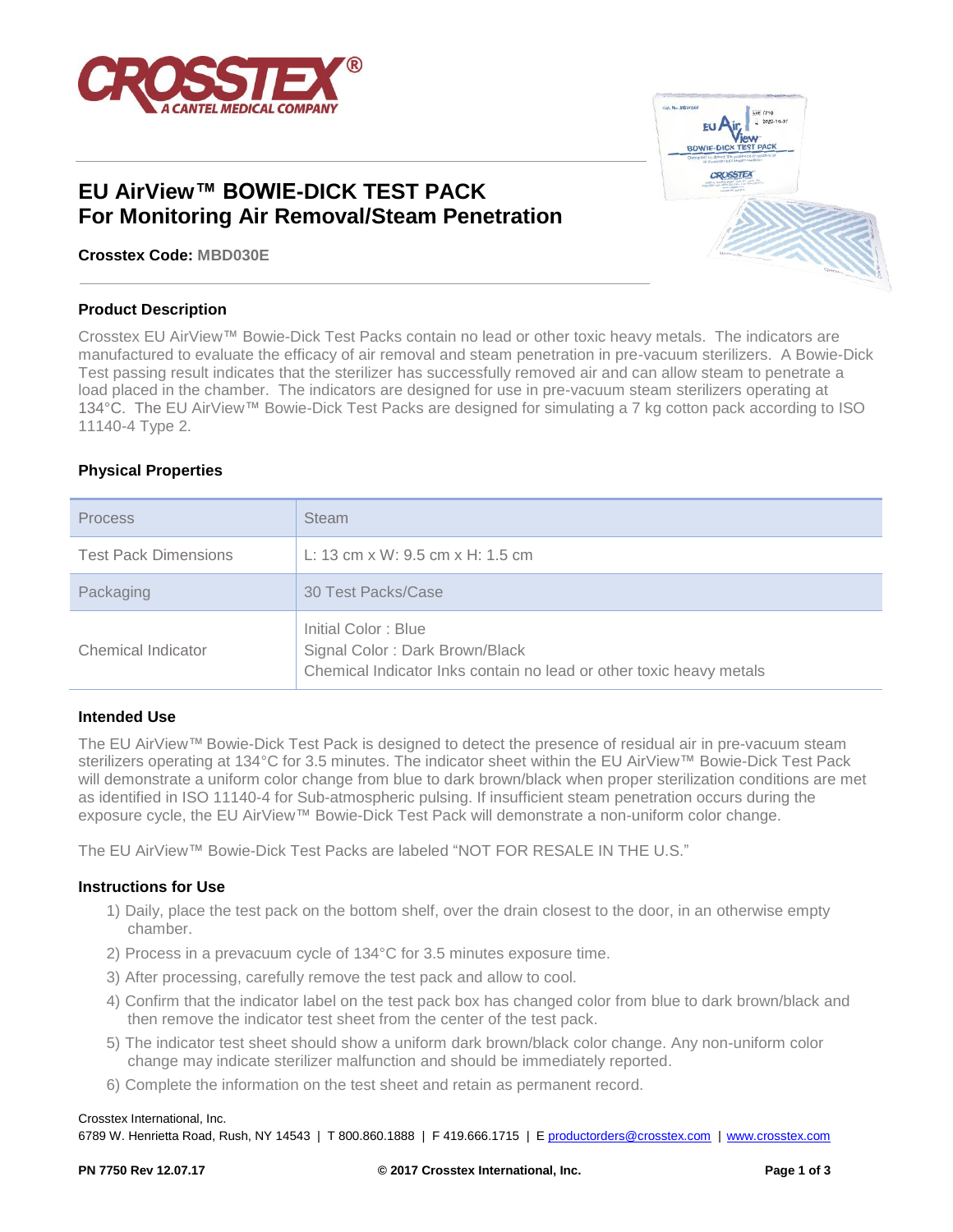

## **Performance Characteristics**



\*Colors shown are representations of printed ink initial and signal colors but may vary from actual use.

The signal color achieved from exposure to steam may vary from the example above due to differences in processing parameters (i.e., cycle time, temperature, brand of sterilizer, etc.).

## **Compliance**

ISO 11140-4:2007, Sterilization of health care products - Chemical indicators - Part 4: Class 2 indicators as an alternative to the Bowie and Dick-type test for detection of steam penetration

Crosstex International, Inc. 6789 W. Henrietta Road, Rush, NY 14543 | T 800.860.1888 | F 419.666.1715 | [E productorders@crosstex.com](mailto:productorders@crosstex.com) | [www.crosstex.com](http://www.crosstex.com/)